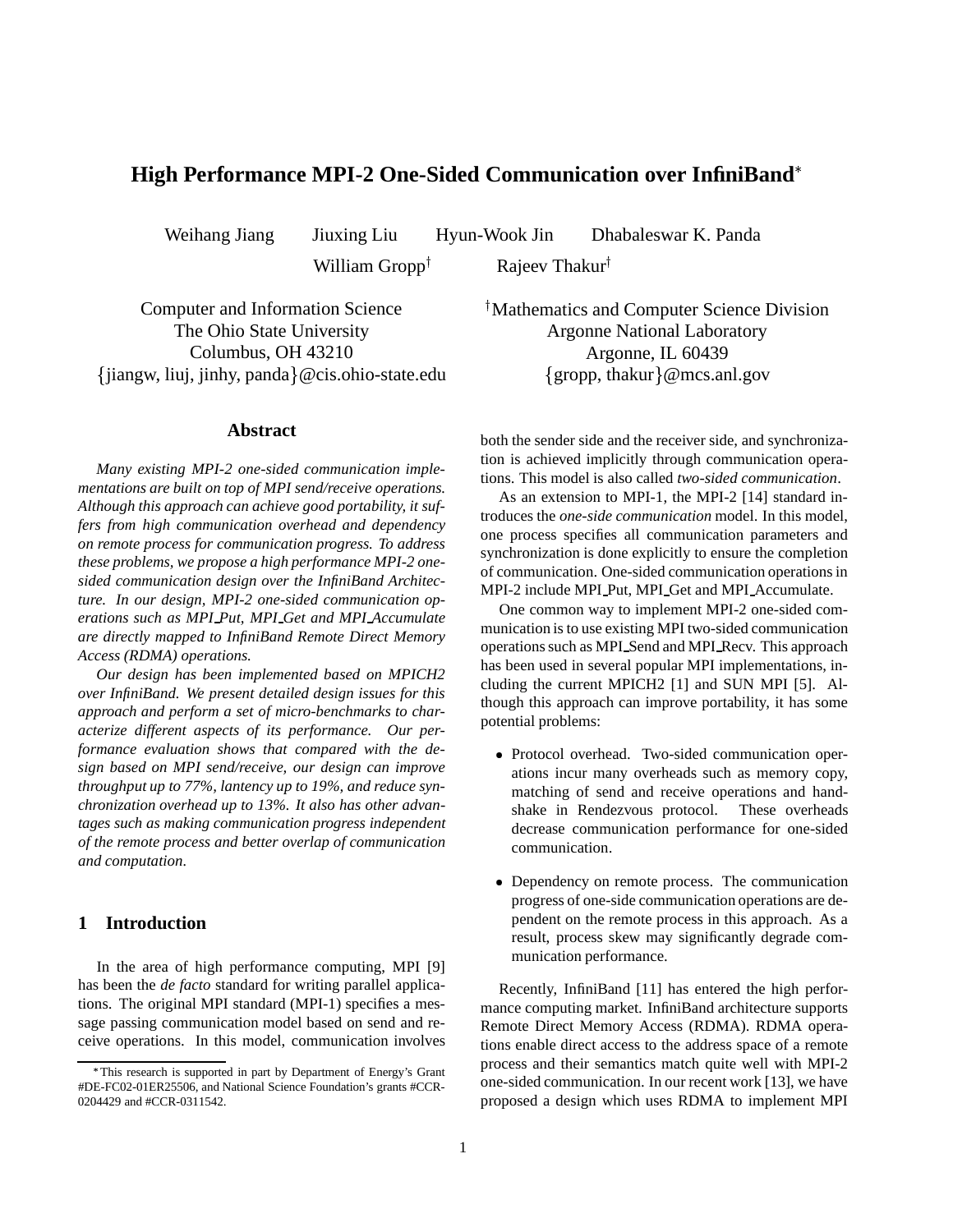two-sided communication. However, since its MPI-2 onesided communication operations are implemented on top of two-sided communication, this implementation still suffers from the problems mentioned above.

In this paper, we propose using InfiniBand RDMA operations directly to provide efficient and scalable one-sided communication in MPI-2. Our RDMA based design maps MPI Put and MPI Get directly to InfiniBand RDMA write and RDMA read operations. Therefore, one-sided communication can avoid the protocol overhead in MPI send and receive operations. Since RDMA write and RDMA read in InfiniBand are transparent to the remote side, MPI onesided communication can make progress without its participation. Therefore, our design is less prone to process skew and also allows better communication/computation overlap.

In this work, we present detailed design issues in our RDMA based approach. We have implemented our design based on our MPICH2 implementation over InfiniBand. We use a set of micro-benchmarks to evaluate its performance. These micro-benchmarks characterize different aspects of MPI-2 one-sided communication, including communication performance, synchronization overhead, dependency on remote process, communication/computation overlap and scalability. Our performance evaluation shows that the RDMA based design can bring improvements in all these aspects. It can improve bandwidth up to 77%, latency up to 19%, and reduce synchronization overhead up to 13%.

The remaining part of the paper is organized as follows: In Section 2, we provide background information about MPI-2 one-sided communication and InfiniBand. In Section 3, we introduce the current design for MPI-2 one-sided communication in MPICH2. We describe our design in Section 4. In Section 5, we present performance evaluation results. We discuss related work in Section 6 and conclude the paper in Section 7.

### **2 Background**

### **2.1 MPI-2 One-Sided Communication**

In MPI-2 one-sided communication model, a process can access another process's memory address space directly. Unlike MPI two-sided communication in which both sender and receiver are involved for data transfer, one-sided communication allows one process to specify all parameters for communication operations. As a result, it can avoid explicit coordination between the sender and the receiver. MPI-2 defines *origin* as the process that performs the onesided communication, and *target* as the process in which the memory is accessed. A memory area on target to which origin can access through the one-sided communication is called a *window*. Several one-sided communication operations are defined in MPI-2. They are MPI Put, MPI Get and

MPI\_Accumulate. MPI\_Put and MPI\_Get functions transfer the data to and from a window in a target process, respectively. The MPI Accumulate function combines the data movement to target process with a reduce operation.

It should be noted that returning from communication operations such as MPI Put does not guarantee the completion of the operations. To make sure an one-sided operation is finished, explicit synchronization operations must be used. In MPI-2, synchronization operations are classified as *active* and *passive*. Active synchronization involves both sides of communication while passive synchronization only involves the origin side. In Figure 1, we show an example of MPI-2 one-sided communication with active synchronization. We can see that synchronization is achieved through four MPI functions: MPI Win start, MPI Win complete, MPI Win post and MPI Win wait. MPI Win post and MPI Win wait specify an *exposure epoch* in which other processes can access a memory window in this process. MPI Win start and MPI Win complete specify an *access epoch* in which the current process can use one-side communication operations such as MPI Put to access memory in the target process. Multiple operations can be issued in the access epoch to amortize the overhead of synchronization. The completion of these operations are not guaranteed until the MPI Win complete returns. Active synchronization can also be achieved through MPI Win fence.



**Figure 1. MPI-2 Communication with Active Synchronization**

#### **2.2 InfiniBand**

The InfiniBand Architecture is an industry standard which defines communication and infrastructure for interprocessor communication and I/O. InfiniBand supports both channel and memory semantics. In channel semantics, send/receive operations are used for communication. In memory semantics, InfiniBand supports RDMA operations such as RDMA write and RDMA read. RDMA operations are one-sided and do not incur software overhead at the other side. In these operations, memory buffers must first be registered before they can be used for communication. Then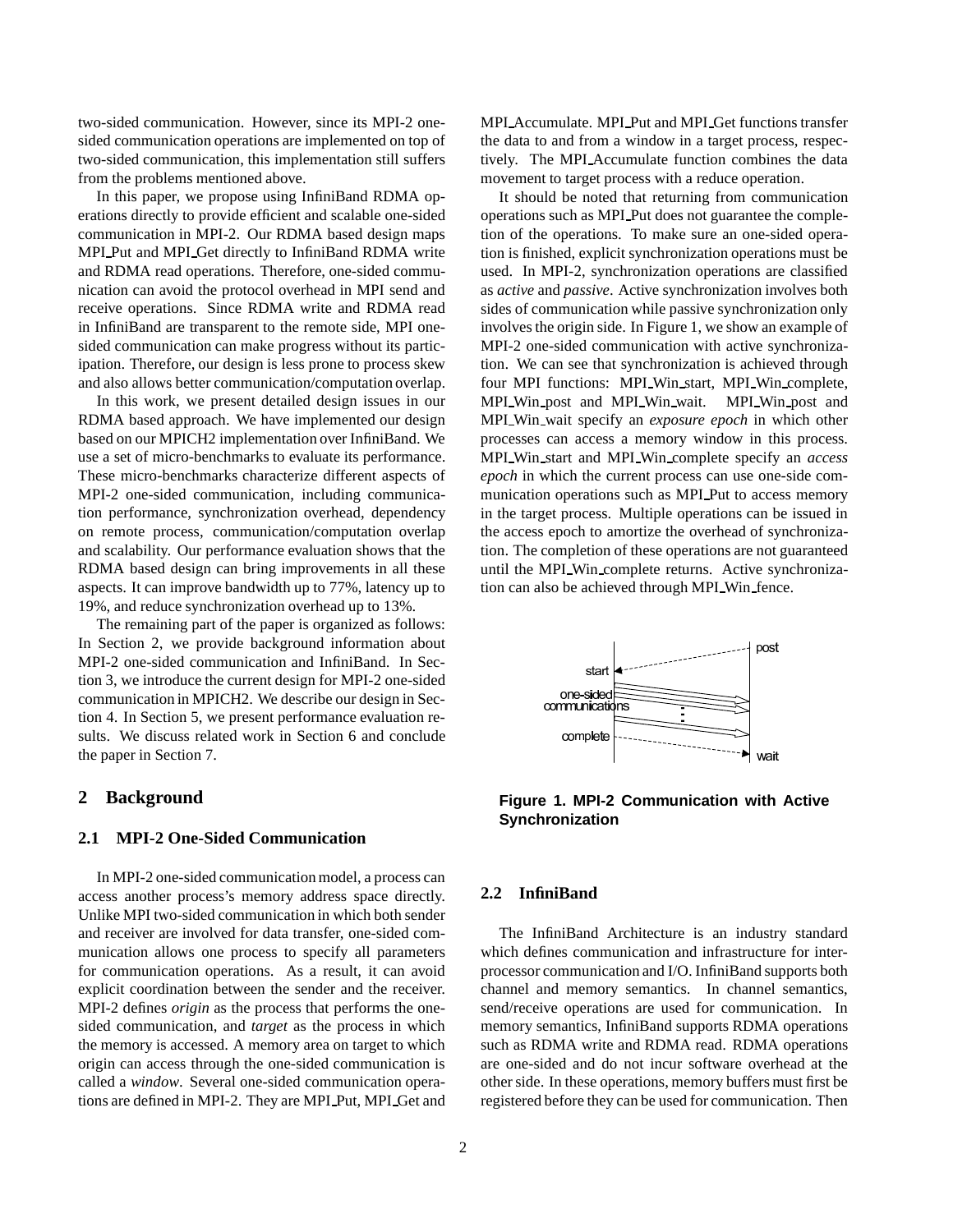the sender (initiator) starts RDMA by posting an RDMA descriptor which contains both the local data source addresses (multiple data segments can be specified at the source) and the remote data destination address. The operation is transparent to the software layer at the receiver side. We should note that the semantic of InfiniBand RDMA operations is similar to that of MPI-2 one-sided communication. Therefore, it is expected that if we implement the one-sided communication with RDMA operations, we can achieve high performance and offload the communication from the target completely.

InfiniBand also provides remote atomic operations such as Compare-and-Swap and Fetch-and-Add. These operations can read and then change the content of a remote memory location in an atomic manner.

## **3 Send/Receive Based MPI-2 One-Sided Communication Design**

As we have mentioned, MPI-2 one-sided communication can be implemented using MPI two-sided communication operations such as MPI Send, MPI Recv and their variations (MPI Isend, MPI Irecv, MPI Wait, etc.). (In the following discussions, we use "send" and "receive" to refer to different forms of MPI Send and MPI Recv, respectively.) We call this *send/receive based* approach. The current MPICH2 implementation uses such an approach. Next, we will use MPICH2 as an example to discuss the implementation of one-sided communication.

MPICH [8], developed by Argonne National Laboratory, is one of the most popular MPI implementations. The original MPICH provides supports for MPI-1 standard. As a successor of MPICH, MPICH2 [1] supports not only MPI-1 standard, but also MPI-2 extensions such as one-sided communication, dynamic process management, and MPI I/O. Although MPICH2 is still under development, beta versions are already available for developers. Our discussion is based on MPICH2 over InfiniBand (MVAPICH2)<sup>1</sup> [13].

### **3.1 Communication Operations**

For the MPI Put operation, the origin process first sends information about this operation to the target. This information includes target address, data type information, etc. Then the data itself is also sent to the target. After receiving the operation information, the target then uses another receive operation for the data. In order to perform the MPI Get operation, first the origin process sends a request to the target, which informs it the data location, data type and length. After receiving the request, the target process sends the requested data to the origin process. The

origin finishes the operation by receiving the data to its local buffer. For MPI Accumulate, the origin process uses a similar approach to send the data to the target process. Then the target receives the data and performs a local reduce operation.

The send/receive based approach has very good portability. Since it only depends on MPI two-sided communication, its implementation is completely platform independent. However, it also has many drawbacks. First, it suffers from high protocol overhead in MPI send/receive operations. For example, MPI send/receive operations uses Rendezvous protocol for large messages. In order to achieve zero-copy, the current MPICH2 uses a handshake in the Rendezvous protocol to exchange buffer addresses. However, since in one-sided communication, target buffer address information is available at the origin process, this handshake is unnecessary and can be used to avoid degradation of communication performance. MPI send/receive may involve other overheads such as send/receive matching and extra copies.

Since the target is actively involved in the send/receive based approach, the overhead at the target processincreases. The target process may become a performance bottleneck because of this increased overhead.

The send/receive based approach also makes the origin process and the target process tightly coupled in communication. The communication of origin process depends heavily on the target to make progress. As a result, process skew between the target and the origin may significantly degrade communication performance.

#### **3.2 Synchronization Operations**

MPICH2 implements the active synchronization for the one-sided communication, the passive synchronization is still under development. Therefore, we focus on active synchronization in this paper.

In MPI-2 one-side communication, synchronization can be done using MPI Win start, MPI Win complete, MPI Win post and MPI Win wait. At the origin side, communication is guaranteed to finish only after MPI Complete. Therefore, implementors have a lot of flexibility with respect to when to carry out the actual communication. In the send/receive based approach, communication involves both sides. Since the information about the communication is only available at the origin side, the target needs to be explicitly informed about this information. One way to address this problem in send/receive based approaches is to delay communication until MPI Win complete. Within this function, the origin sends information about all possible operations. In MPI Win wait, the target receives this information and takes appropriate actions. An example of send/receive

<sup>&</sup>lt;sup>1</sup>The current MVAPICH2 implementation is based on MPICH2 version 0.94b1.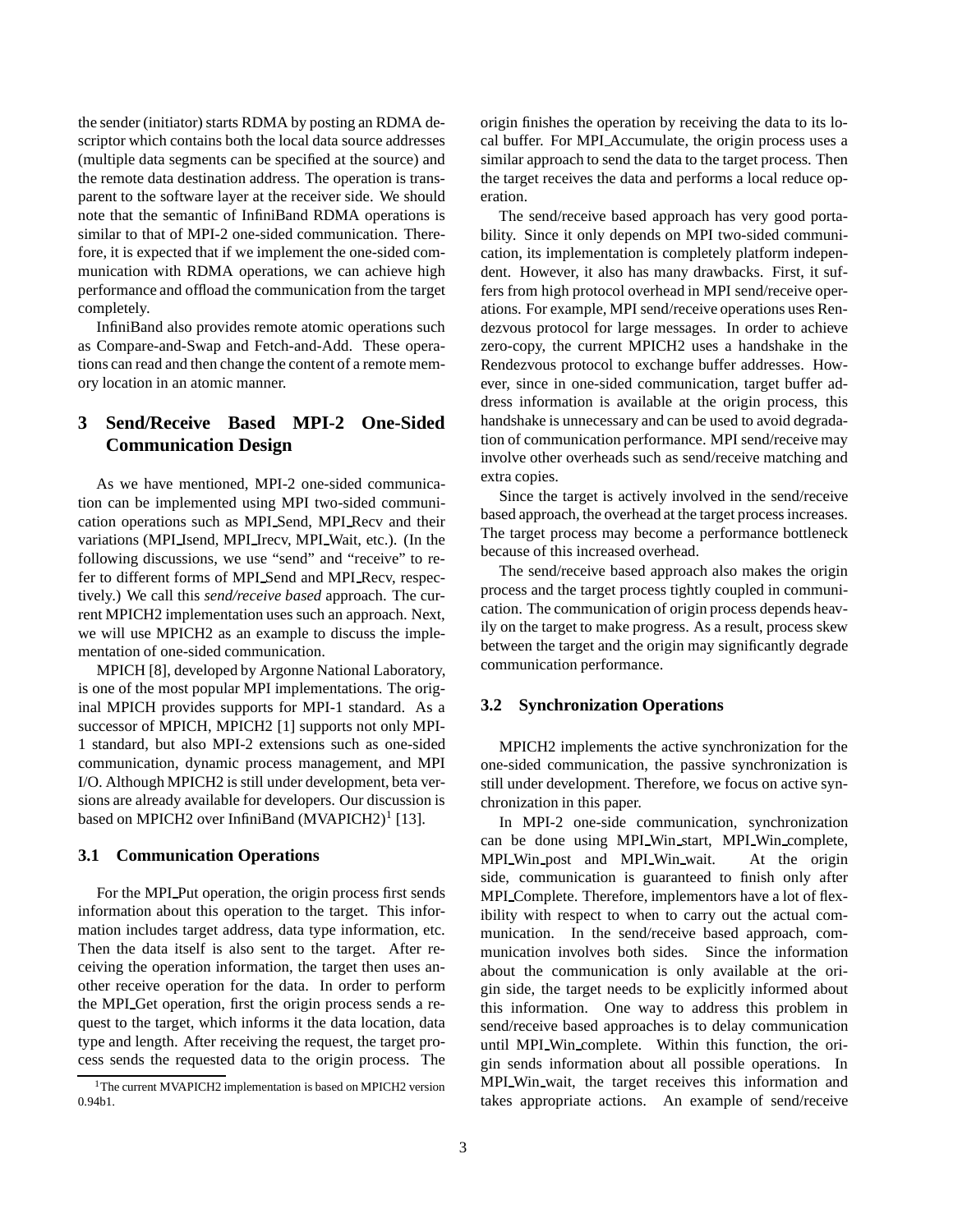based implementation is shown in Figure 2. Delayed com-



**Figure 2. Send/Receive Based One-Sided Communication Implementation**

munication used in send/receive based approach allows for certain optimizations such as combining of small messages to reduce per-message overhead. However, since the actual communication does not start until MPI Complete, the communication cannot be overlapped with computation done in the access epoch. This may lead to degraded overall application performance.

In the current MPICH2 design, the actual communication starts when there are enough one-sided communication operations posted to cover the cost of synchronization. This design can potentially take advantage of the optimization opportunities in delayed communication and also allow for communication/computation overlap. However, since onesided communication is built on top of send/receive, the actual overlap depends on how the underlying send/receive operations are implemented. In many MPI implementations, sending/receiving a large message goes through Rendezvous protocol, which needs host intervention for a handshake process before the data transfer. In these cases, good communication/computation overlap is difficult to achieve.

## **4 RDMA Based MPI-2 One-Sided Communication Design**

As we have described in Section 3, one-sided communication in MPICH2 is currently implemented based on MPI send/receive operations. Therefore, it still suffers from the limitation of the two-sided communication design even

though the MVAPICH2 [13]. In this section, we discuss how to utilize InfiniBand features such as RDMA operations to address these potential problems. MPICH2 has a flexible layered architecture in which implementations can be done at different levels. Our MVAPICH2 implementation over InfiniBand [13] was done using the RDMA Channel Interface. However, this interface currently does not provide us with direct access to all the RDMA and atomic functions in InfiniBand. To address this issue, we use a customized interface to expose these functionalities to the upper layer and implement our design directly over this interface. The basic structures of our design and the original design are shown in Figure 3.



**Figure 3. Design Architecture**

### **4.1 Communication Operations**

We implement the MPI Put operation with RDMA write. Through exchanging memory addresses at window creation time, we can keep record of all target memory addresses on all origin processes. When MPI Put is called, an RDMA write operation is used which directly transfers data from memory in the origin process to remote memory in the target process, without involving the target process. The MPI Get operation is implemented with the RDMA read operation in InfiniBand. Based on InfiniBand RDMA and atomic operations, we have designed the accumulate operation as follows: The origin fetches the remote data from target using RDMA read, performs a reduce operation, and updates remote data by using RDMA write. Since there may be more than one origins, we use the Compare-and-Swap atomic operation to ensure mutual exclusive access.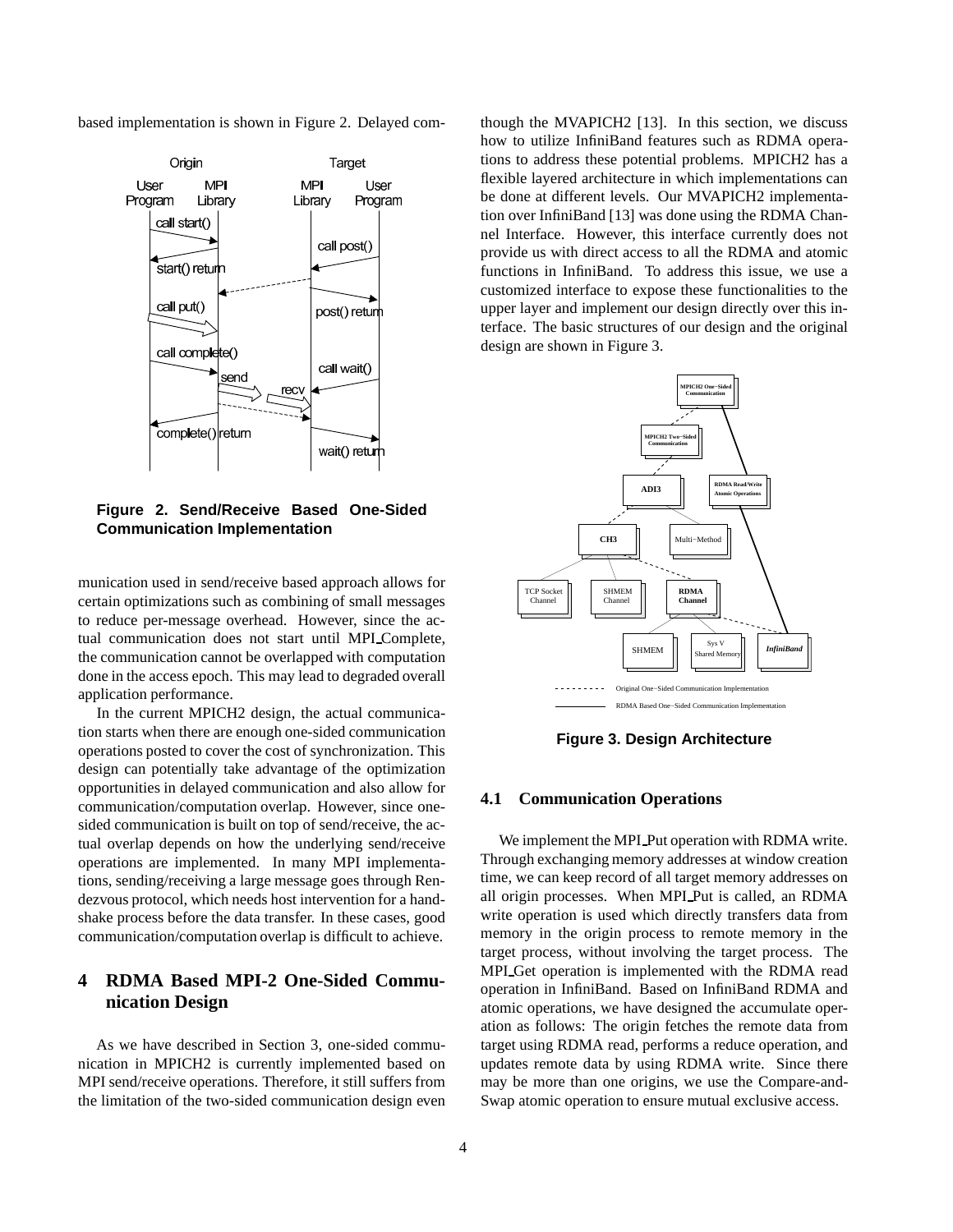By using RDMA, we can avoid protocol overhead of two-sided communication. For example, the handshake in Rendezvous protocol is avoided. Also, the matching between send and receive operations is no longer needed. So the overhead associated with unexpected/expected message queue maintenance, tag matching and flow control is eliminated.

More importantly, the dependency on remote process for communication progress is reduced. Unlike the send/receive based approach, using RDMA operations directly does not involve the remote process. Therefore, the communication can make progress even when the remote process is doing computation. As a result, our implementation suffers much less from process skew. Moreover, our design exploiting RDMA operations can make implementation of passive one-sided communication much easier because the target is not required to respond to one-sided communication operations.

#### **4.2 Synchronization Operations**

In some send/receive based designs, actual communication is delayed until MPI Win complete is called. In our design, the one-sided communication will start as soon as the post operation is called. In our implementation, the origin process maintains a bit vector. Each bit represents the status of a target. A target uses RDMA write to change the corresponding bit. By checking the bits, the origin process can get synchronization information and start communications.

Targets can not leave MPI Win wait until communication has been finished. Therefore origin processes need to inform the targets after they have completed communication. For this purpose we also use RDMA write to achieve better performance. Before leaving the MPI Win wait operation, the targets check to make sure all origin processes have completed communication. An example of this RDMA based implementation is shown in Figure 4.

### **4.3 Other Design Issues**

By using RDMA, we potentially can achieve better performance. However, it also introduces several design challenges.

An important issue we should consider in exploiting RDMA operations is the memory registration. Before performing any RDMA operation, both source and destination data buffers need to be registered. The memory registration is an expensive operation. Therefore, it can degrade communication performance significantly if done in the critical path. All memory buffers for the one-sided communication on the target processes are declared when the window is created. Thus, we can avoid memory registration overheads by



**Figure 4. RDMA Based One-Sided Communication Implementation**

registering the memory buffers at the window creation time. For memory buffers at the origin side, pin-down cache [10] is used to avoid registration overhead for large messages. For small messages, we copy them to a pre-registered buffer to avoid registration cost.

Another important issue is to handle user-defined data type. The original approach requires data type processing at the target side. With RDMA operations, we can avoid this overhead by initiating multiple RDMA operations. Currently, our design only deals with simple data types. For complicated non-contiguous data types, we fall back on the original send/receive based implementation.

### **5 Performance Evaluation**

In this section, we perform a set of micro-benchmarks to evaluate the performance of our RDMA based MPI-2 onesided communication design and compare them with the original design in MPICH2. We have considered various aspects of MPI-2 one-sided communication such as synchronization overhead, data transfer performance, communication and computation overlap, dependency on remote process and scalability with multiple origin processes.

We focus on active one-sided communication in the performance evaluation. Our tests use MPI Win start, MPI Win complete, MPI Win post and MPI Win wait functions for synchronization. However, most of the conclusions in this section are also applicable to programs using MPI Win fence.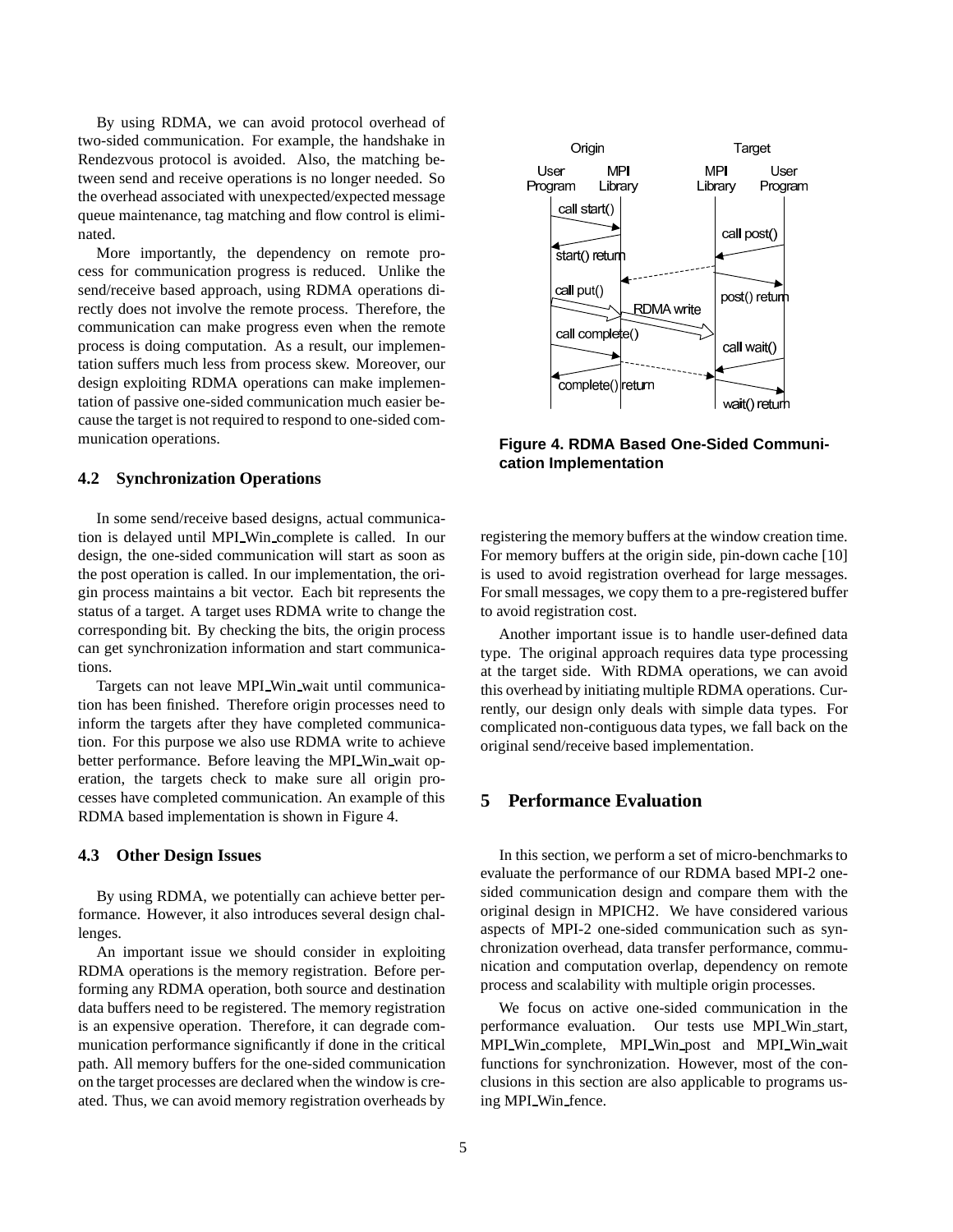

**Figure 5. Ping-Pong Latency**

### **5.1 Experimental Testbed**

Our experimental testbed consists of a cluster system with 8 SuperMicro SUPER P4DL6 nodes. Each node has dual Intel Xeon 2.40 GHz processors with a 512K L2 cache and a 400 MHz front side bus. The machines are connected by Mellanox InfiniHost MT23108 DualPort 4X HCA adapter through an InfiniScale MT43132 Eight 4x Port InfiniBand Switch. The HCA adapters work under the PCI-X 64-bit 133MHz interfaces. We used the Linux Red Hat 7.2 operating system with 2.4.7 kernel. The compilers we used were GNU GCC 2.96 and GNU FORTRAN 0.5.26.

### **5.2 Latency Tests**

For MPI two-sided communication, a ping-pong latency test is often used to characterize its performance. In this subsection, we use a similar test for MPI-2 one-side communication. The test consists of multiple iterations using two processes. Each iteration consists of two epochs. In the first epoch, the first process does an MPI Put operation. In the second epoch, the second process does an MPI Put operation. We then report the time taken for each epoch.

Figure 5 compares the ping-pong latency of our RDMA based design with the original MPICH2. We can see that the RDMA based approach can improve the latency. For small messages, it reduces latency from  $15.6\mu s$  to  $12.6\mu s$  (19%) improvement). For large messages, since the handshake in Rendezvous protocol is avoided, it also gives better performance. The improvement is up to  $17\mu$ s.

A bi-directional latency test is often used to compare the performance of one-sided communication to two-sided communication. In this test, both sides send a message to the other side. In the one-sided version, the test is done using MPI Put and MPI Win fence. In the two-sided version, the test is done using MPI Isend, MPI Irecv and MPI Waitall. Figure 6 shows the performance results. We can observe that for very small messages, two-sided communication performs better because it does not use explicit synchronization. For one-sided communication, our RDMA based design always performs better than the original design. For messages larger than 4KB, it even outperforms two-sided communication.



**Figure 6. Bi-Directional Test**

#### **5.3 Bandwidth**

In applications using MPI-2 one sided operations, usually multiple communication operations are issued in each epoch to amortize the synchronization overhead. Our bandwidth test can be used to characterize performance in this scenario. This test consists of multiple epochs. In each epoch, W MPI Put or MPI Get operations are issued where W is a pre-defined burst size.

Figures 7 and 8 show the bandwidth results of MPI Put and MPI Get with a burst size of 16. We can see that the RDMA based approach always performs better for MPI Put. The improvement can be up to 77%. For 256KB messages, it delivers a bandwidth of 865MB/s. (Note that unless stated otherwise, the unit MB in this paper is an abbreviation for  $10^6$  bytes.)

However, we also observe that the RDMA based approach does not perform as well as the original approach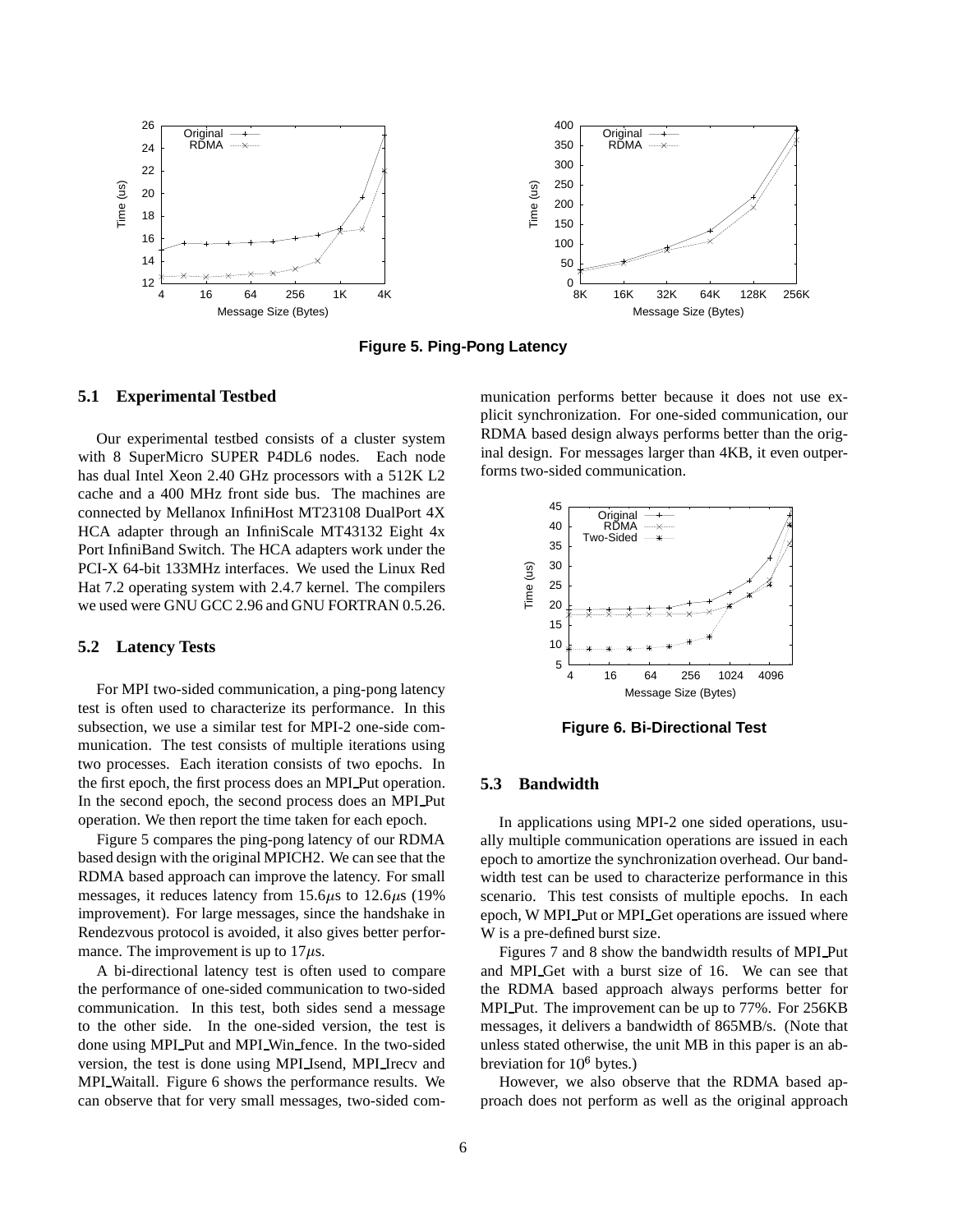

**Figure 7. MPI Put Bandwidth**



**Figure 8. MPI Get Bandwidth**



**Figure 9. Synchronization Overhead**

for MPI Get with small messages. This is because RDMA read is used in our new design for MPI Get while the original approach uses RDMA write. The bandwidth drop is due to the performance difference between InfiniBand RDMA read and RDMA write.

#### **5.4 Synchronization Overhead**

In MPI-2 one-sided communication, synchronization must be done explicitly to make sure data transfer has been finished. Therefore, the overhead of synchronization has great impact on communication performance. To characterize this overhead, we use a simple test which calls only MPI-2 synchronization functions (MPI Win start, MPI Win complete, MPI Win post and MPI Win wait) for multiple iterations. The test is done using one target process with multiple origin processes.

Figure 9 shows the time take for each iteration for the original design and our RDMA based design. We can see that our new design slightly reduces synchronization time. When there is one origin, synchronization time is reduced from 16.52 microseconds to 14.78 microseconds (13% improvement). This is because we use InfiniBand level RDMA operations instead of calling MPI send and receive functions for synchronization. We have also done the test for one origin process with multiple target processes and the results are similar to Figure 9.

#### **5.5 Communication/Computation Overlap**

As we have mentioned, by using RDMA, we can possibly achieve better overlapping of communication and computation, which may lead to improved application performance. In this subsection, we have designed an overlap test to measure the ability to overlap communication and computation for different one-sided communication implementations.

The overlap test is very similar to the bandwidth test. The difference is that we have inserted a number of computation loops after each communication operation. Each computation loop increases a counter for 1,000 times. Figure 10 shows how the average time for one iteration of the test changes when we increase the number of computation loops for 64KB messages. We can see that the RDMA based design allows overlap of communication and computation and therefore its performance is not affected by increasing computation time. However, the original design shows lower performance when the computation increases.

#### **5.6 Impact of Process Skew**

As we have discussed, one of the advantages of using InfiniBand RDMA to implement MPI-2 one-sided commu-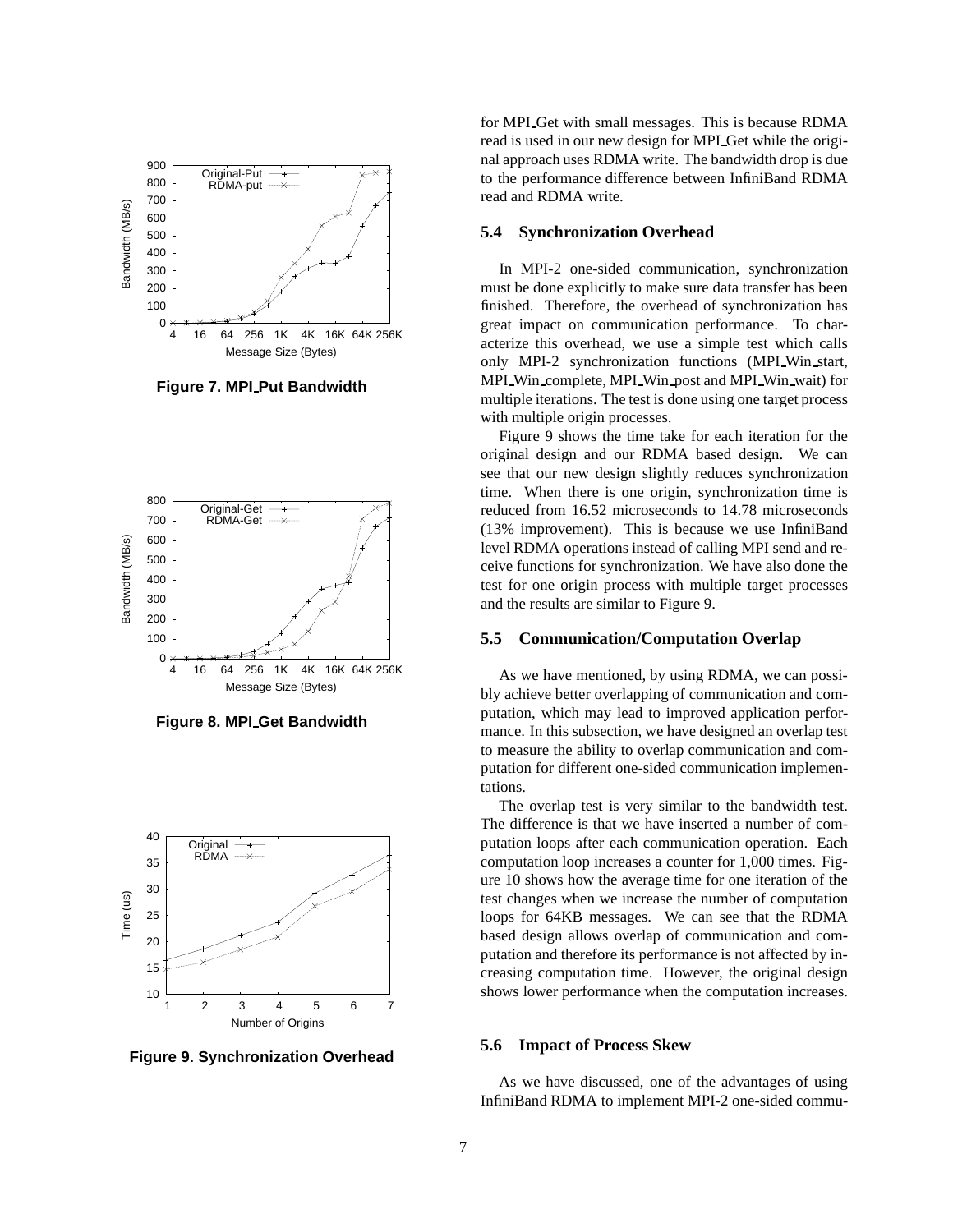

**Figure 10. Overlap Test Results**

nication is that the communication can make progress without depending on the target process. Therefore, skew between the origin and the target process will have less impact on the communication performance. Our process skew test is based on the bandwidth test. Process skew is emulated by adding different number of computation loops (with each loop increasing a counter for 10,000 times) between MPI Win post and MPI Win wait in the target process.

Figure 11 shows the performance results for 64KB messages. We can see that process skew does not affect the RDMA based approach at all. However, the performance of the original design drops significantly with the increase of process skew.



**Figure 11. Process Skew Test Results**

#### **5.7 Performance with Multiple Origin Processes**

Scalability is very important for MPI-2 designs. In MPI-2 one-sided communication, it is possible for multiple origin processes to communicate with a single target process. Figure 12 shows the aggregated bandwidth of all origin processes in this scenario. Here we use 64KB as message size and 16 as burst size. We should note that the aggregated bandwidth is limited by the PCI-X bus at the target node. We can observe that since the RDMA based design incurs very little overhead at the target process, it reaches a peak bandwidth of over 920MB/s even with a small number of origin processes. The original design can only deliver a maximum bandwidth of 895MB/s.



**Figure 12. Aggregated Bandwidth with Multiple Origin Processes**

### **6 Related Work**

Besides MPI, there are other programming models that uses one-sided communication. Some of the examples are ARMCI [16], BSP [7] and GASNET [4]. These programming models use one-sided communication as the primary communication approach while in MPI, both one-sided and two-sided communication are supported.

There have been studies regarding implementing onesided communication in MPI-2. Similar to the current MPICH2, work in [5] describes an implementation based on MPI two-sided communication. MPI-2 one-sided communication has also been implemented by taking advantage of globally shared memory in some architectures [12, 15]. For distributed memory systems, some of the existing studies have exploited the ability of remotely accessing another process's address space provided by the interconnect to implement MPI-2 one-sided operations [2, 17, 3]. In this paper, our target architecture is InfiniBand, which provides very flexible RDMA as well as atomic operations. We focus on the performance improvement of using these operations compared with the send/receive based approach.

Work in [6] provides a performance comparison of several existing MPI-2 implementations. They have used a ping-pong benchmark to evaluate one-sided communication. However, their results do not include the MPICH2 implementation. In this paper, we focus on MPICH2 and introduce a suite of micro-benchmarks which provide a more comprehensive analysis of MPI-2 one-sided operations, including communication and synchronization performance, communication/computation overlap, dependency on remote process and scalability.